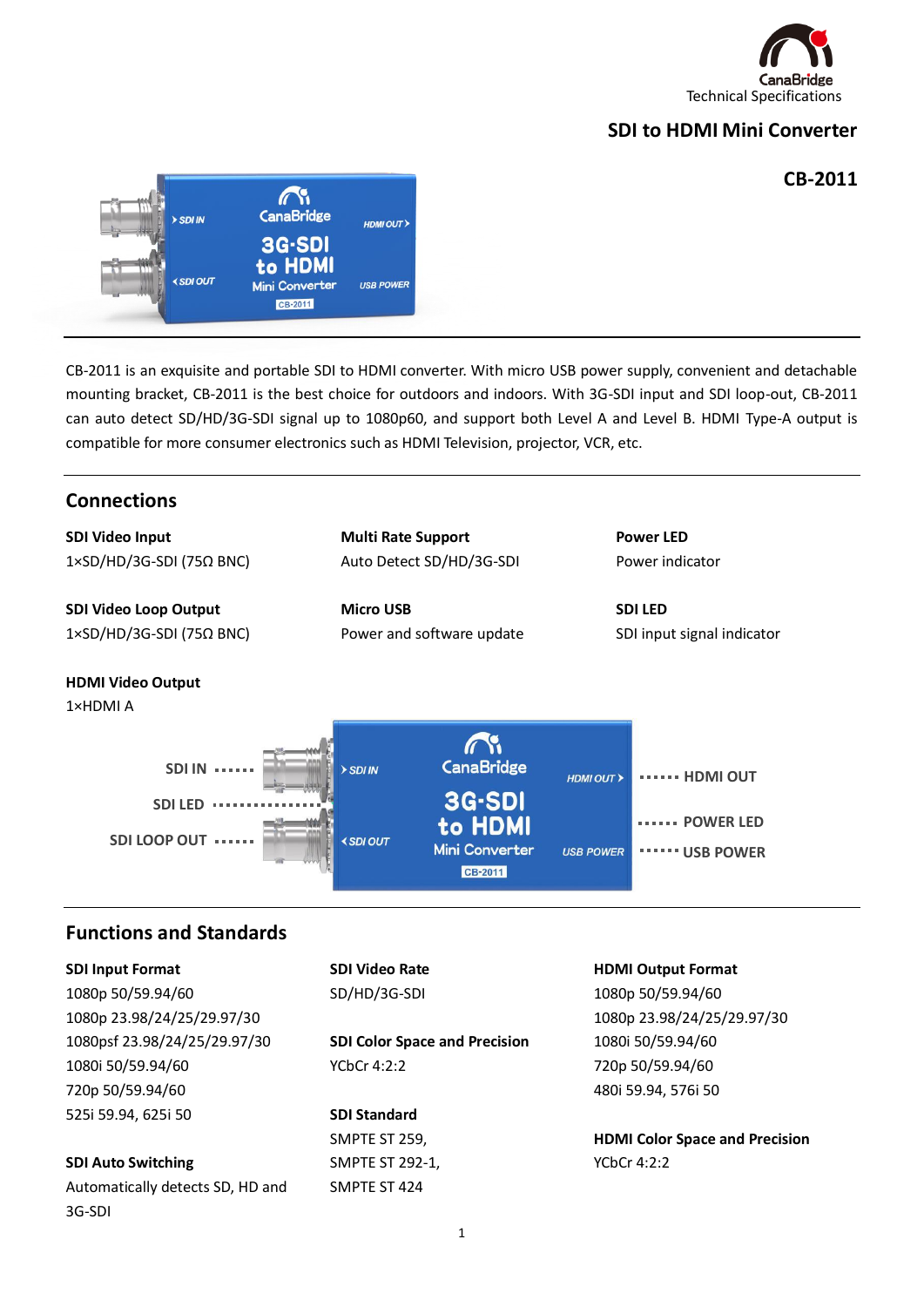

#### **Power**

| Power<br>Micro USB                                                                                                                                                                                                                                                                          | <b>Power Consumption</b><br>2.5W (Max) | <b>Voltage Range</b><br>USB 3.3-5.5V     |
|---------------------------------------------------------------------------------------------------------------------------------------------------------------------------------------------------------------------------------------------------------------------------------------------|----------------------------------------|------------------------------------------|
| <b>Physical Specifications</b>                                                                                                                                                                                                                                                              |                                        |                                          |
| <b>Dimension</b>                                                                                                                                                                                                                                                                            | <b>Net Weight</b>                      | <b>Gross Weight</b>                      |
| 72.4×41×24.6mm                                                                                                                                                                                                                                                                              | 110g                                   | 470g                                     |
| $-24.6 -$<br>$\circledcirc$<br>⊛<br>$\begin{tabular}{ c c } \hline \quad \quad & \quad \quad & \quad \quad \\ \hline \quad \quad & \quad \quad & \quad \quad \\ \hline \quad \quad & \quad \quad & \quad \quad \\ \hline \end{tabular}$<br>$\overline{\overset{\circ}{\mathfrak{g}}}$<br> ⊗ | $72.4 -$<br>ၜ<br>⊛                     | 52<br>34<br>57<br>$-2 - 06.8$<br>$-31.4$ |

## **Environmental Specifications**

|          | <b>Operating Temperature</b> |
|----------|------------------------------|
| 0°C~40°C |                              |

**Storage Temperature** -30℃~70℃

2

**Relative Humidity** 0%~90% non-condensing

## **What's Included**

CB-2011 (3G-SDI to HDMI Mini Converter) Mounting Bracket with 4 screws (12g) DC 5V Universal Power Supply with 5 International Socket Adapters USB Cable (150cm)

Note: Specifications are subject to change without notice.

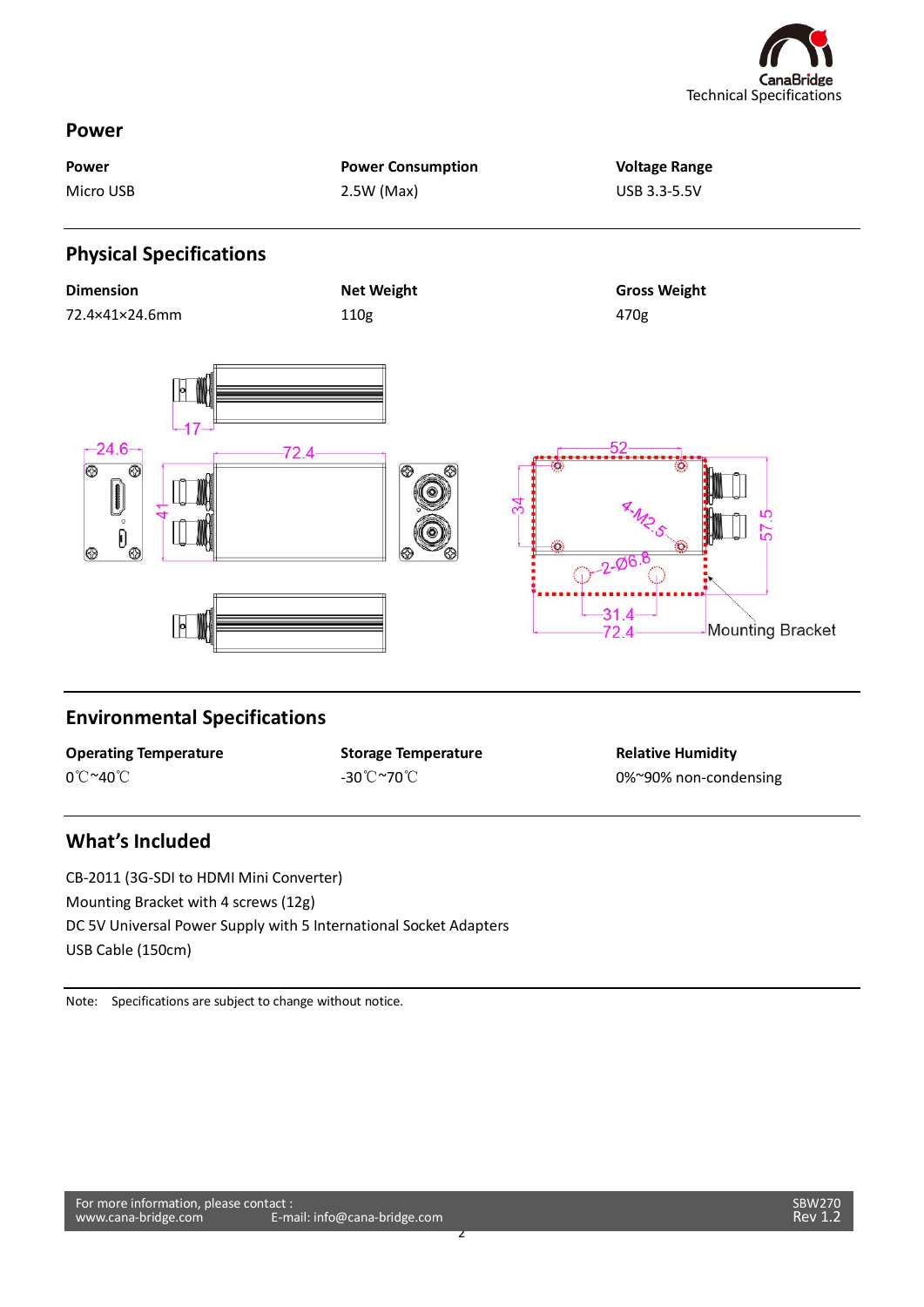

# **HDMI to SDI Mini Converter**

## **CB-2012**



CB-2012 is an exquisite and portable HDMI to SDI converter. With micro USB power supply, convenient and detachable mounting bracket, CB-2012 is the best choice for indoors and outdoors. It adopts a type-A HDMI input and dual 3G-SDI outputs, supporting a conversion of full HD resolution signal of 1080p60 to professional SDI signal. Different video rate of SD/HD/3G-SDI is selectable for SDI output.



**HDMI Color Space and Precision** YCbCr 4:2:2 YCbCr 4:4:4 RGB 4:4:4

**SDI Video Rate** SD/HD/3G-SDI

YCbCr 4:2:2

#### **HDCP**

Signal with HDCP doesn't pass through